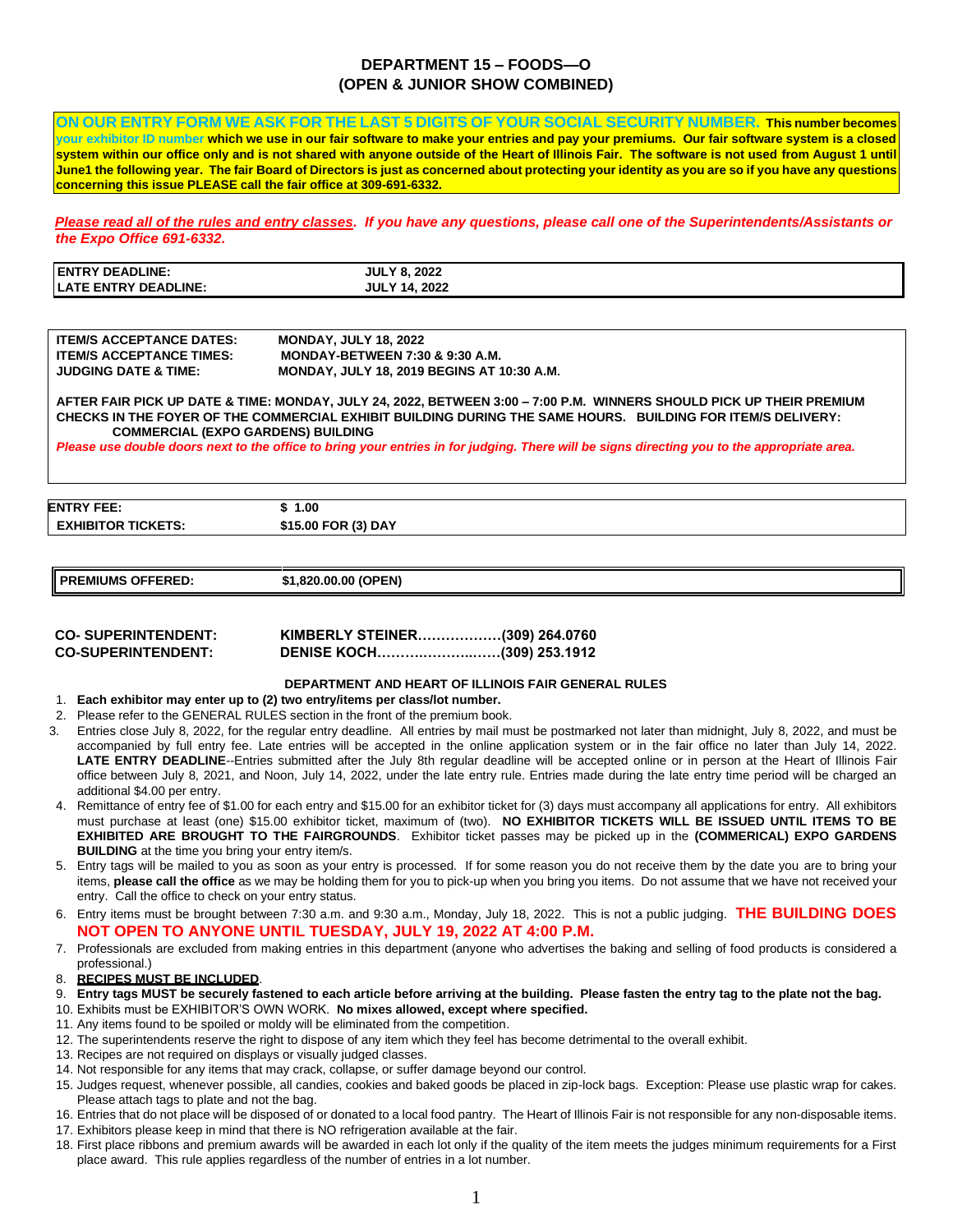19. All recipes become the property of the Heart of Illinois Fair. The Heart of Illinois Fair has the right to use the recipes at its discretion.

20. **CANDIES**: Exhibit on a 5" or 6" paper plate. At least 4 pieces per entry. Judges request these items be placed in a zip-lock bag if possible. Staple or tape entry tags to the top edge of the plate so all numbers are visible to judges. Recipes included and fastened to underside of plate. **COOKIES:** Exhibit on a 5" or 6" paper plate. At least 4 cookies per entry, Judges request these items be placed in a zip-lock bag whenever possible. Recipes included and fastened to the underside of plate.

**CAKES**: Exhibit in or on an item that is disposable. Recipes included and fastened to underside of plate. Plastic wrap is preferred over zip-lock bags for Covering cakes.

**PIES:** Bake and exhibit in family size disposable pie tins at least 8" in diameter. Judges request these items be placed in zip-lock bags if possible. Please fasten entry tag and recipe securely to the pie tin; please put the recipe in a separate zip-lock bag prior to attaching.

**BREADS**: Breads can be placed in zip-lock or plastic bags with a twist. Secure entry tags and recipes the same as in above information for pies. **MUFFINS**: Exhibit on a 5" or 6" paper plate. Provide three muffins. Judges request these items be placed in a zip-lock bag whenever possible. Recipes included and fastened to underside of plate.

21. USE DISPOSABLE CONTAINERS.

22. NO CONTAINERS WILL BE RETURNED.

## BEFORE YOU DELIVER YOUR ENTRY TO THE BUILDING, PLEASE MAKE SURE THE ENTRY TAG IS ATTACHED AND *PROPER COVERING IS IN PLACE; THIS WILL ASSIST IN THE ENTRY PROCESS*

*Non-winning entries will not be returned this year.* 

## **CLASS A - CANDIES**

**PREMIUMS 1st 2nd 3rd \$20.00 \$10.00 \$5.00** 

**Lot** 

1. English toffee and brittles

2. Fudge, any chocolate candy

3. Misc. Candy, not included in any other lot, your choice of ingredients, and method of preparation.

**SPECIAL RIBBON WILL BE GIVEN TO THE GRAND CHAMPION IN CLASS A** 

#### **CLASS B - COOKIES PREMIUM AWARDS**

| 1st     | 2nd     | 3rd        |
|---------|---------|------------|
| \$20.00 | \$10.00 | \$5.00 Lot |

- 1. Sugar, frosted or unfrosted
- 2. Butter shortbread cookie
- 3. Fruit cookie

2.

- 4. Peanut butter, may be frosted
- 5. Cereal bar or cookie bar (no commercial mixes), may be frosted
- 6. Spice cookie (no commercial mixes), may be frosted
- 7. Chocolate chip cookie

8. Misc. cookie, not included in any other lot (may include nuts, chips, fruit, coconut, etc., may be frosted)

#### **A SPECIAL RIBBON AND WILL BE GIVEN TO THE GRAND CHAMPION IN CLASS B**

## **CLASS C – CAKES**

**Please use plastic wrap instead of plastic bags on cakes** 

### **PREMIUM AWARDS**

#### **1st 2nd 3rd \$20.00 \$10.00 \$5.00 Lot**

1. Cake, made from scratch (any variation, frosted or unfrosted, may add nuts, fruit, etc.) Must include recipe.

**A SPECIAL RIBBON WILL BE GIVEN TO THE GRAND CHAMPION IN CLASS C** 

## **CLASS D1—SPAM – A – LOT**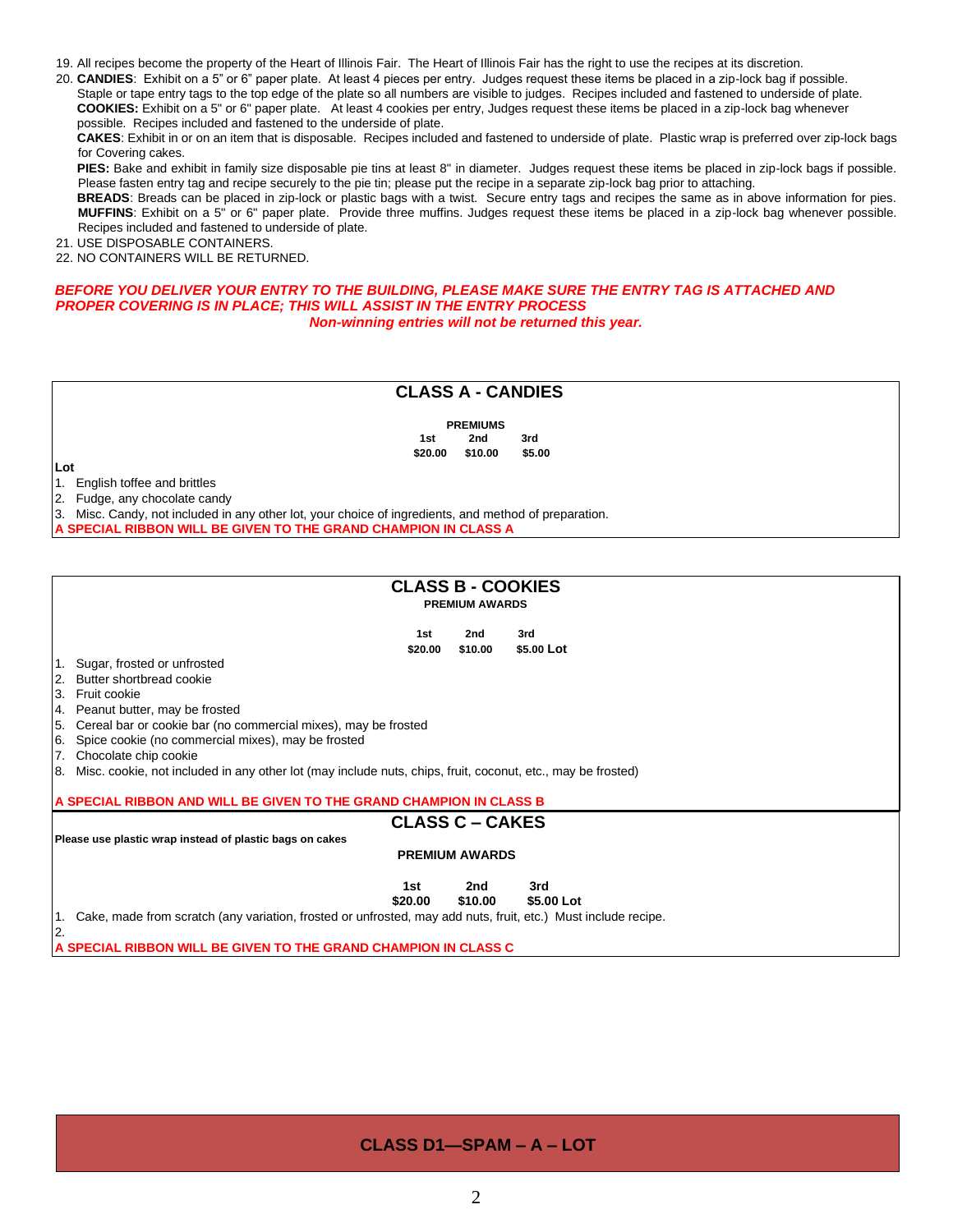## $\overline{12}$  **CLASS D LOT 1 Judged on taste & appearance MUST PROVIDE RECIPE REWARD \$50.00** Relics Peoria's Fun Little Gift Shop [3827 N Sheridan Rd, Peoria, IL 61614](https://www.bing.com/local?lid=YN873x9801012168675186244&id=YN873x9801012168675186244&q=Relics&name=Relics&cp=40.73448944091797%7e-89.60346221923828&ppois=40.73448944091797_-89.60346221923828_Relics) *309-681-9588* **CLASS E - YEAST/STARTER BREADS & SWEET BREADS PREMIUM AWARDS rd 1st** 2nd 3  $$20.00$  \$20.00  $$10.00$ **Lot**  1. Single grain Yeast (whole wheat, plain white, rye, oat, etc.) 2. Pastries 3. Quick Loaf Bread (any combination of fruits, nuts, vegetables, or seasoning may be added). 4. Coffee Cake (any kind) 5. Cinnamon Rolls **A SPECIAL RIBBON WILL BE GIVEN TO THE GRAND CHAMPION IN CLASS E** TAR RED STAR YEAST will provide coupons to all food **participants in the participants in** participants in

**Class E. RED STAR YEAST will also provide special gift items that will be awarded to winners in the above lot numbers.** 



# **DEVILED EGGS**

 **CLASS - F** 

| PREMIUM AWARDS |         |         |            |
|----------------|---------|---------|------------|
|                | 1st     | 2nd     | <b>ard</b> |
|                | \$30.00 | \$20.00 | \$10.00    |
|                |         |         |            |

**Lot** 

1. **DEVILED EGGS**, Any variation of a deviled egg, please bring a minimum of (4). **MUST PROVIDE RECIPE**. Winners in this lot must be left for the duration of the fair and must be picked up between 3:00 and 7:00 P.M., Sunday, July 24, 2022.

This class SPONSORED BY: BRIAN CRAMER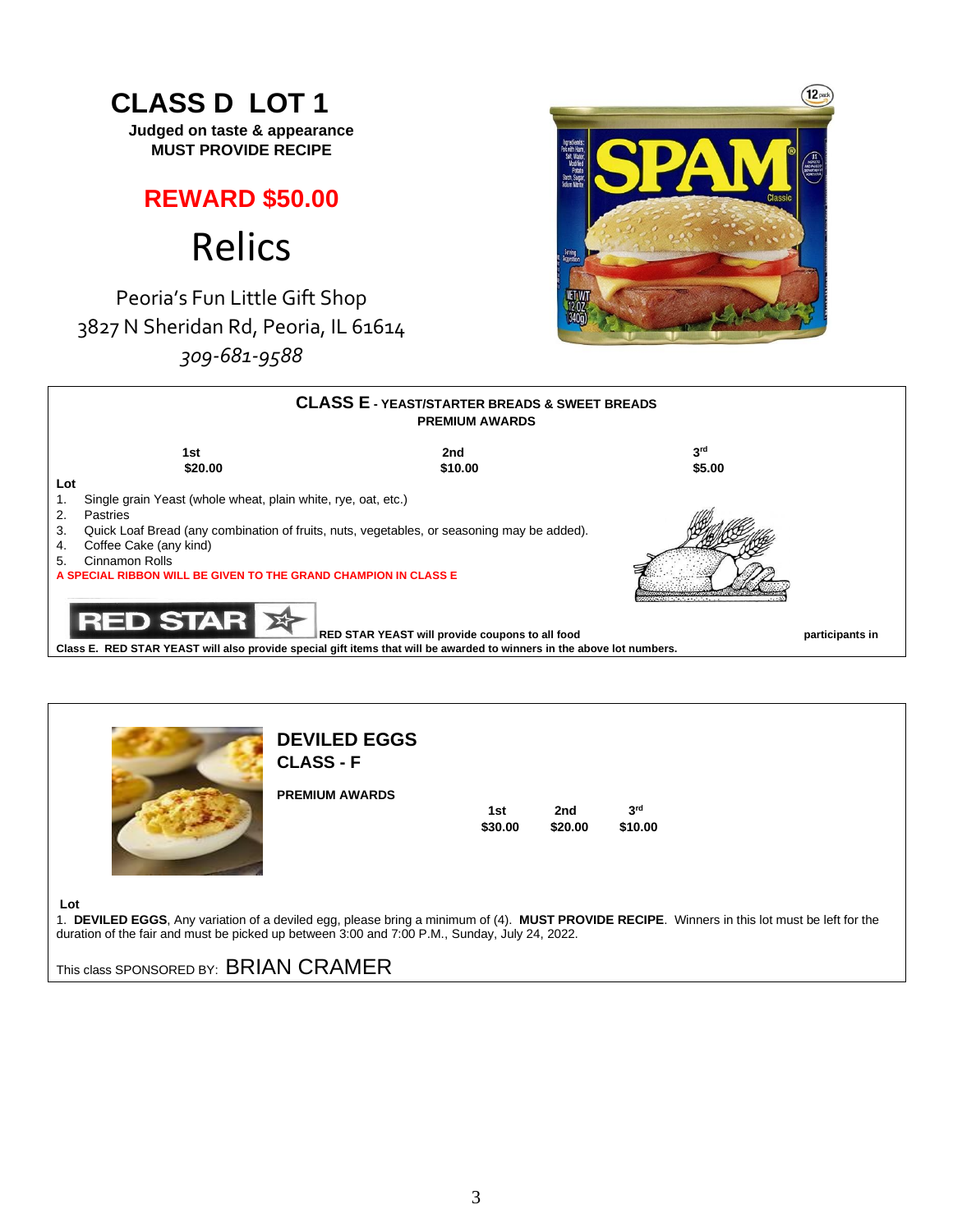## **SOUR DOUGH LOCK DOWN BREAD CLASS - G**

#### **PREMIUM AWARDS**

| 1st     | 2nd     | 3 <sup>rd</sup> |
|---------|---------|-----------------|
| \$25.00 | \$15.00 | \$10.00         |

1. **SOUR DOUGH BREAD, SERVED HOT OR COLD** (4) SLICES. **MUST PROVIDE RECIPE**. Winners in this lot must be left for the duration of the fair and may be picked up between 3:00 and 7:00 p.m., Sunday, July 24, 2022. **ALL OF THE PREMIUM MONEY IN LOT 1. "SOUR DOUGH – LOCK DOWN BREAD" SPONSORED BY AMY MC LAREN, DUNLAP, IL**



## **1. PERFECT POTATO SALAD**

Any variation of potato salad. Winners in this lot must be left for the duration of the fair and may be picked up between 3:00 and 7:00 p.m., Sunday, July 24, 2022*. PLEASE BRING FOOD ITEM IN A SMALL 2 CUP SERVING CONTAINER*. **MUST PROVIDE RECIPE ALL OF THE PREMIUM MONEY IN LOT 1. "PERFECT POTATO SALAD" SPONSORED BY FRIENDS OF THE FAIR IN MEMORY OF VERA CAMPBELL**

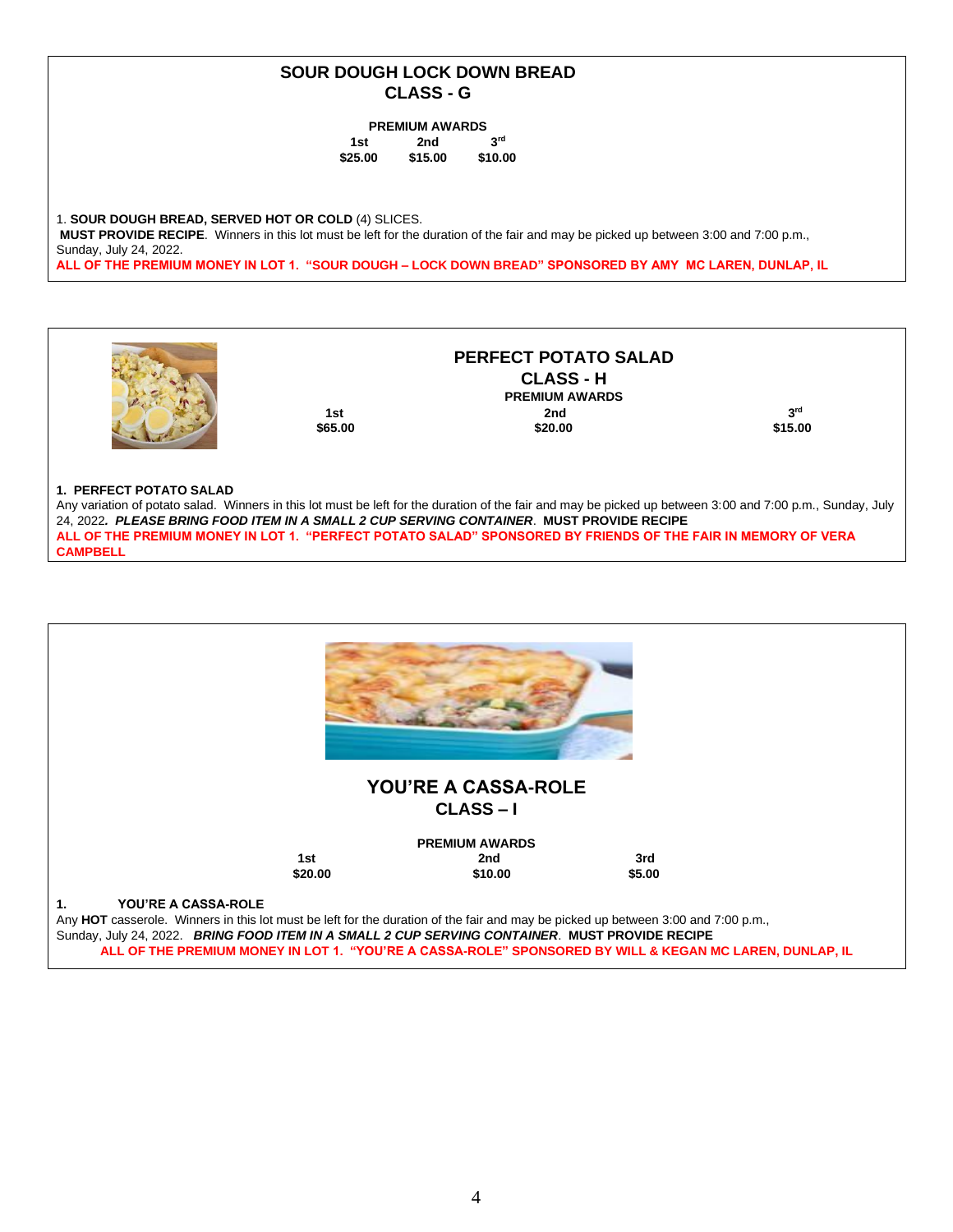

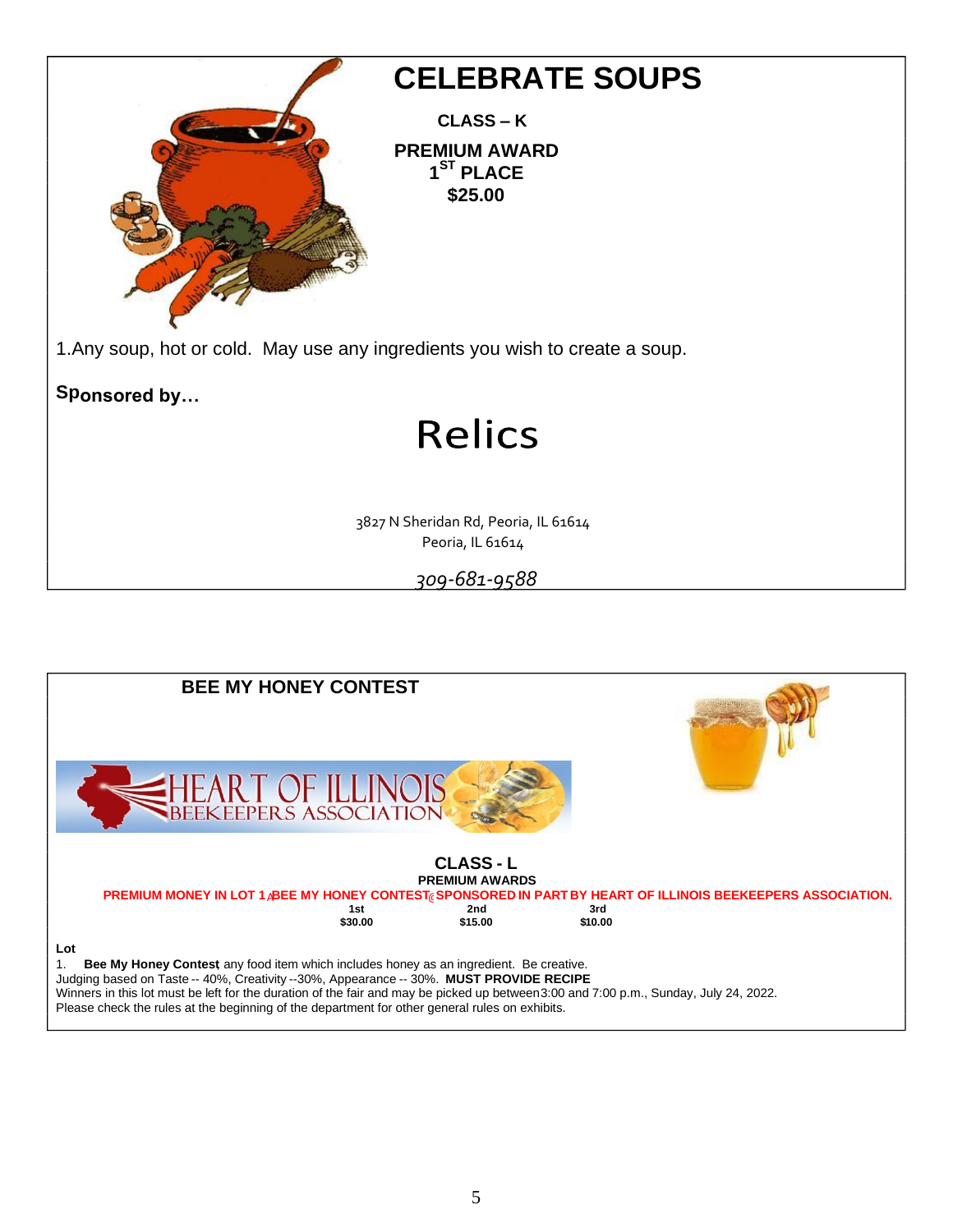

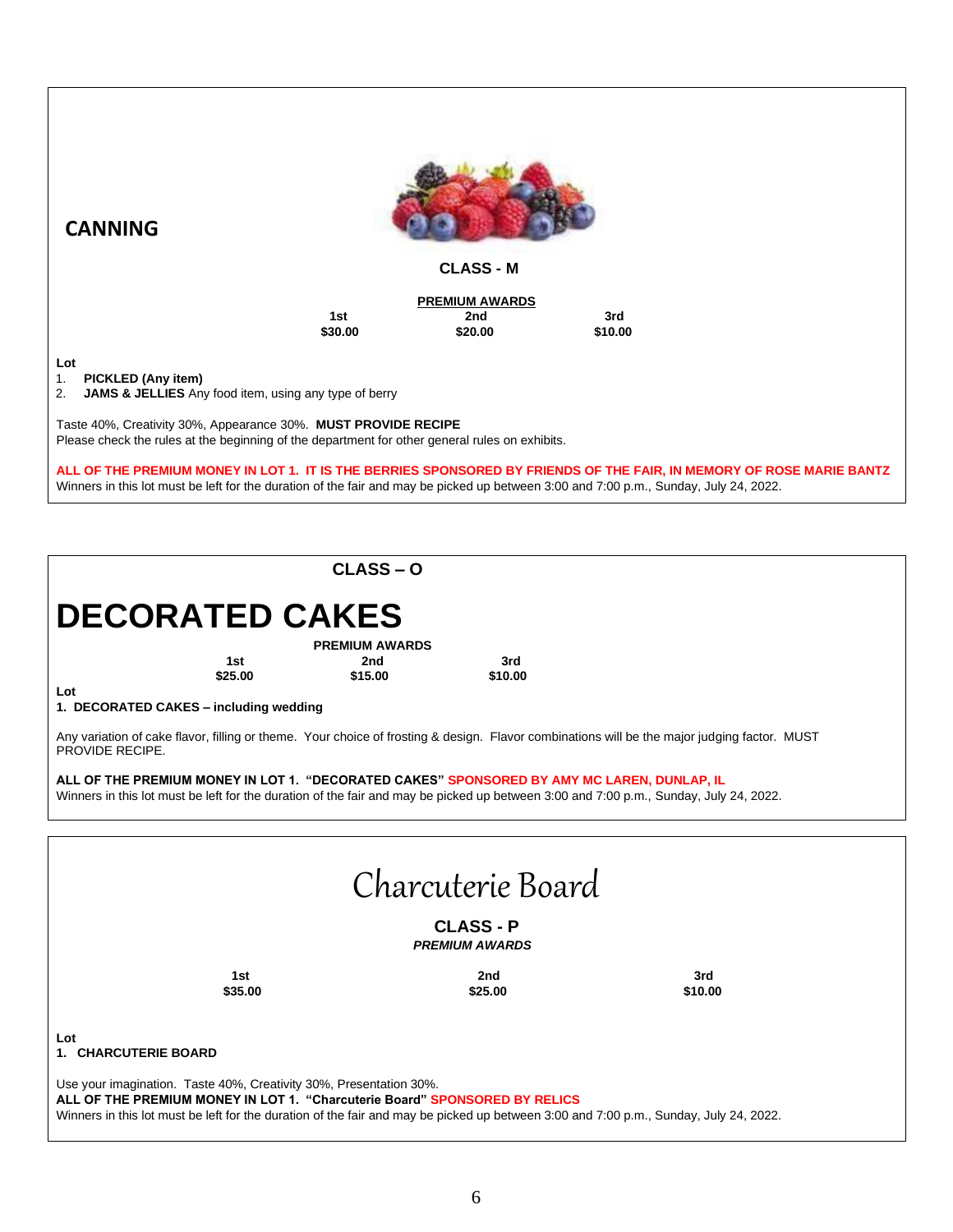## *SPONSORED BY PEORIA COUNTY CORN/SOY PROMOTERS*  **CLASS – Q CORNer THE MARKET PREMIUM AWARDS 1st 2nd 3rd \$25.00 \$15.00 \$10.00**



#### **Lot 1. CORNer THE MARKET**

Any food item using fresh, frozen or canned corn.

Winners in this lot must be left for the duration of the fair and may be picked up between 3:00 and 7:00 p.m. Monday, July 22, 2019. Taste 40%, Creativity 30%, Appearance 30%. **MUST PROVIDE RECIPE ALL PREMIUM MONEY IN LOT 1 SPONSORED BY PEORIA COUNTY CORN/SOY PROMOTERS** 



|                                                                                                                                                                                       |         | $CLASS - S$           |         |  |
|---------------------------------------------------------------------------------------------------------------------------------------------------------------------------------------|---------|-----------------------|---------|--|
|                                                                                                                                                                                       |         | <b>SALSA YOUR WAY</b> |         |  |
|                                                                                                                                                                                       |         | <b>PREMIUM AWARD</b>  |         |  |
|                                                                                                                                                                                       | 1st     | 2nd                   | 3rd     |  |
|                                                                                                                                                                                       | \$50.00 | \$25.00               | \$15.00 |  |
| Lot<br>1. SALSA YOUR WAY Must provide recipe.<br>Winners in this lot must be left for the duration of the fair and may be picked up between 3:00 and 7:00 p.m., Sunday, July 24, 2022 |         |                       |         |  |

| "PLENTY OF PIES"                                                                                                                                                                                                                                                                                           |  |  |  |  |
|------------------------------------------------------------------------------------------------------------------------------------------------------------------------------------------------------------------------------------------------------------------------------------------------------------|--|--|--|--|
| <b>CLASS T - PIES</b><br>Use disposable pie tins for all lots in this class and place in clear plastic bag with twist tie or use a zip-lock bag.<br><b>PREMIUM AWARDS</b><br>2nd<br>3rd<br>1st<br>\$10.00<br>\$5.00<br>\$20.00<br>1. Fruit pie, any fruit, any crust<br>2. Soft pie, any flavor, any crust |  |  |  |  |
| 3. Misc. pie, not included in any other lot<br>MUST PROVIDE RECIPE. Please put recipe in a separate clear bag and attach to the underside of the pie plate.                                                                                                                                                |  |  |  |  |
| Winners in this lot must be left for the duration of the fair and may be picked up between 3:00 and 7:00 p.m. Monday, July 22, 2019<br>A SPECIAL RIBBON WILL BE GIVEN TO THE GRAND CHAMPION IN CLASS T                                                                                                     |  |  |  |  |